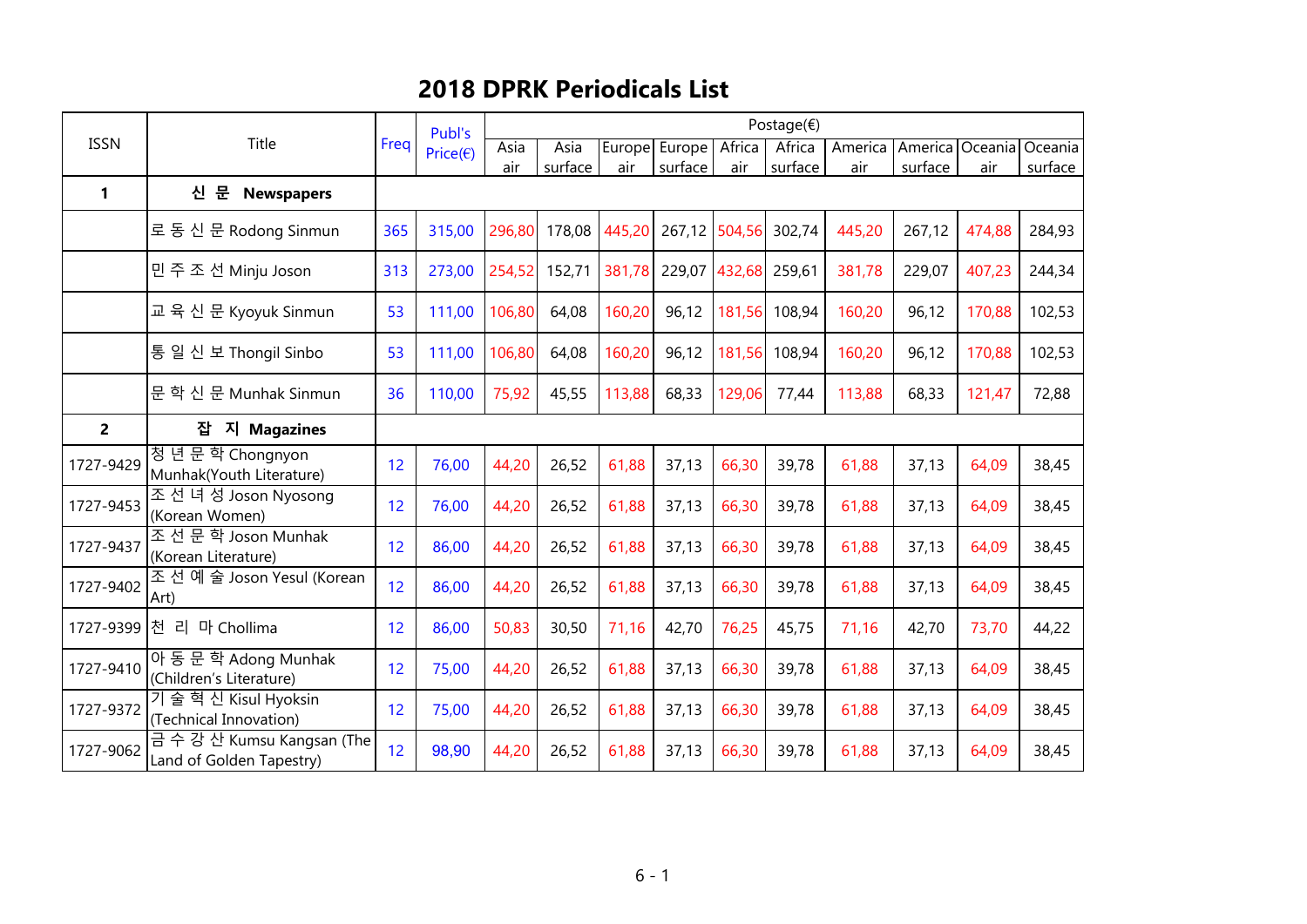|           | 조선민수수의인민공화국<br>발명공보Josonminjujuuiinmingo<br>2075-0110 nghwaguk Palmyonggongbo<br>(Official Inventions Report of<br>the DPRK) | 12              | 195,00 | 56,80 | 30,50 | 71,16 | 42,70 | 76,25 | 45,75 | 71,16 | 42,70 | 73,70 | 44,22 |
|-----------|------------------------------------------------------------------------------------------------------------------------------|-----------------|--------|-------|-------|-------|-------|-------|-------|-------|-------|-------|-------|
| 2219-0740 | 고등교육 Kodung Kyoyuk<br>(Higher Education)                                                                                     | 12              | 60,00  | 44,20 | 26,52 | 61,88 | 37,13 | 66,30 | 39,78 | 61,88 | 37,13 | 64,09 | 38,45 |
| 2219-0724 | 꽃 봉 오 리 Kotbongori (Flower<br>Bud)                                                                                           | $6\phantom{1}6$ | 16,00  | 15,80 | 9,48  | 22,12 | 13,27 | 23,70 | 14,22 | 22,12 | 13,27 | 22,91 | 13,75 |
| 2219-0716 | 인 민 교 육 Inmin Kyoyuk (Public<br>Education)                                                                                   | 6               | 25,00  | 18,60 | 11,16 | 26,04 | 15,62 | 27,90 | 16,74 | 26,04 | 15,62 | 26,97 | 16,18 |
| 1680-4223 | 과학원통보 Kwahagwon<br>Thongbo (Bulletin of the<br>Academy of Sciences)                                                          | 6               | 25,00  | 18,60 | 11,16 | 26,04 | 15,62 | 27,90 | 16,74 | 26,04 | 15,62 | 26,97 | 16,18 |
| 1728-0362 | 농업수리화 Nongop Surihwa<br>(Agricultural Irrigation)                                                                            | 6               | 25,00  | 15,60 | 9,36  | 21,84 | 13,10 | 23,40 | 14,04 | 21,84 | 13,10 | 22,62 | 13,57 |
| 1727-9569 | 과학의 세계 Kwahakui Segye<br>(World of Science)                                                                                  | $6\phantom{1}6$ | 22,00  | 25,40 | 16,94 | 35,56 | 22,10 | 38,10 | 22,86 | 35,56 | 23,57 | 36,83 | 19,15 |
| 1728-0397 | 예술 교 육 Yesul Kyoyuk (Art<br>Education)                                                                                       | 6               | 33,00  | 15,60 | 9,36  | 21,84 | 13,10 | 23,40 | 14,04 | 21,84 | 13,10 | 22,62 | 13,57 |
|           | 정보과학과 기술                                                                                                                     | 6               | 22,00  | 18,60 | 11,16 | 26,04 | 15,62 | 27,90 | 16,74 | 26,04 | 15,62 | 26,97 | 16,18 |
|           | 콤퓨터와 프로그람기술                                                                                                                  | 6               | 22,00  | 18,60 | 11,16 | 26,04 | 15,62 | 27,90 | 16,74 | 26,04 | 15,62 | 26,97 | 16,18 |
|           | 통일화보 Thongil<br>Hwabo(Reunification Science)                                                                                 | $6\phantom{1}6$ | 36,00  | 37,70 | 24,36 | 52,78 | 31,15 | 56,55 | 33,93 | 52,78 | 34,56 | 54,67 | 27,76 |
| 1728-0354 | 정 보 과 학 Jongbo Kwahak<br>(Information Science)                                                                               | 4               | 15,00  | 12,20 | 4,42  | 17,08 | 5,89  | 18,30 | 10,98 | 17,08 | 6,38  | 17,69 | 3,40  |
| 0439-982X | 화학과 화학공학Hwahakgwa<br>Hwahakgonghak (Chemistry and<br>Chemical Engineering)                                                   | $\overline{4}$  | 15,00  | 12,20 | 4,42  | 17,08 | 5,90  | 18,30 | 10,98 | 17,08 | 6,38  | 17,69 | 5,40  |
| 1728-0370 | 기상과 수문 Kisanggwa Sumun<br>(Meteorology and Hydrology)                                                                        | $\overline{4}$  | 17,00  | 12,20 | 7,32  | 17,08 | 10,25 | 18,30 | 10,98 | 17,08 | 10,25 | 17,69 | 10,61 |
| 1728-0311 | 문화어학습 Munhwao Haksup<br>(Study of the cultured Korean<br>Language)                                                           | $\overline{4}$  | 15,00  | 12,20 | 7,32  | 17,08 | 10,25 | 18,30 | 10,98 | 17,08 | 10,25 | 17,69 | 10,61 |
| 1683-9935 | 력 사 과 학 Ryoksa Kwahak<br>(Science of History)                                                                                | 4               | 19,00  | 12,20 | 7,32  | 17,08 | 10,25 | 18,30 | 10,98 | 17,08 | 10,25 | 17,69 | 10,61 |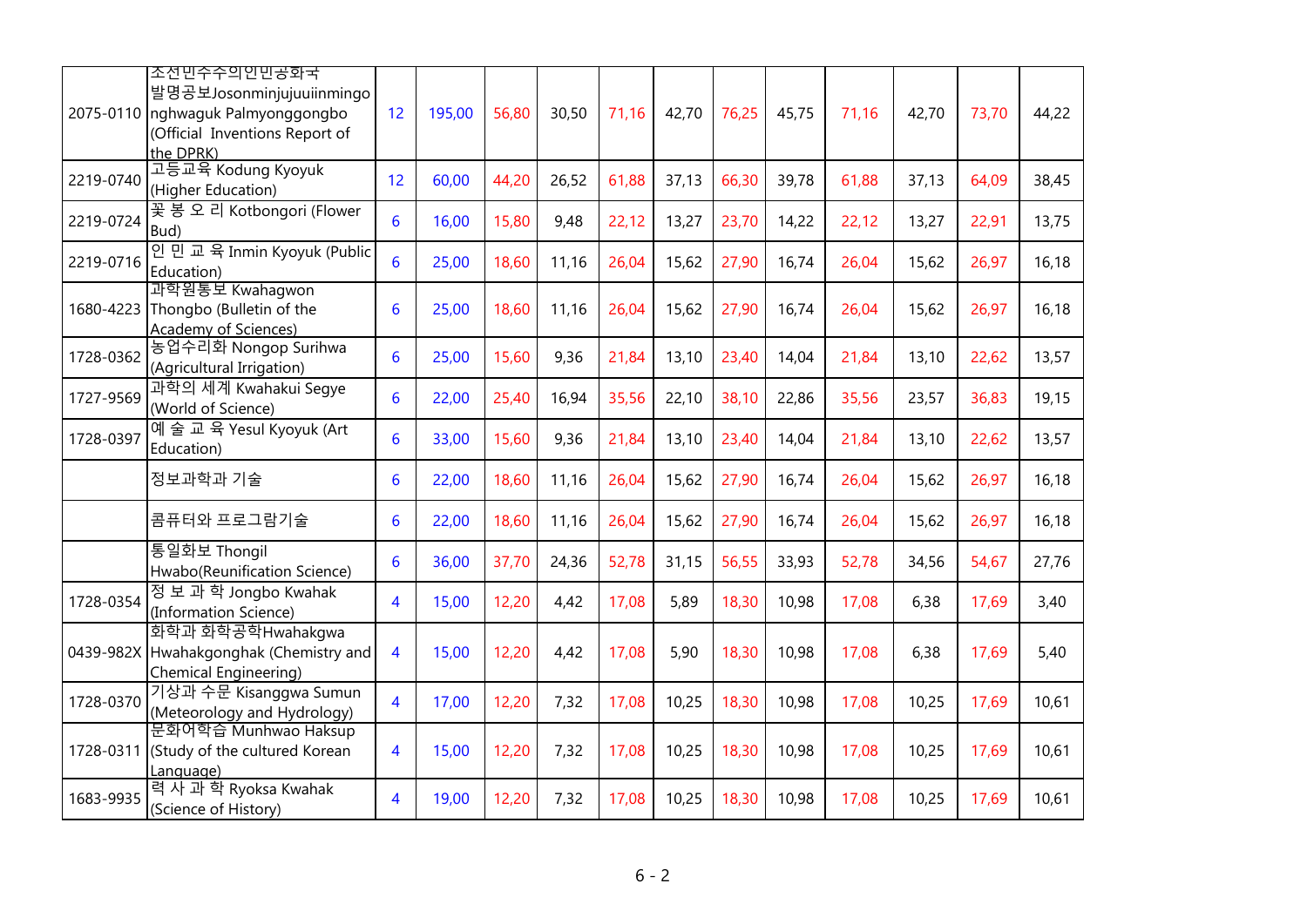| 0370-9884 | 생 물 학 Saengmurak (Biology)                                                      | 4                       | 15,00 | 12,20 | 7,32 | 17,08 | 10,25 | 18,30 | 10,98 | 17,08 | 10,25 | 17,69 | 10,61 |
|-----------|---------------------------------------------------------------------------------|-------------------------|-------|-------|------|-------|-------|-------|-------|-------|-------|-------|-------|
| 1680-8029 | 조선의학 Joson Uihak (Korean<br>Medical Science)                                    | $\overline{\mathbf{4}}$ | 15,00 | 12,20 | 7,32 | 17,08 | 10,25 | 18,30 | 10,98 | 17,08 | 10,25 | 17,69 | 10,61 |
| 1027-2968 | 조선고고연구 Joson Kogoyongu<br>(Study of Korean Antiquity)                           | $\overline{4}$          | 19,00 | 12,20 | 7,32 | 17,08 | 10,25 | 18,30 | 10,98 | 17,08 | 10,25 | 17,69 | 10,61 |
| 1683-7871 | 조선 어 문 Joson Omun (Korean<br>Linguistics)                                       | 4                       | 17,00 | 12,20 | 7,32 | 17,08 | 10,25 | 18,30 | 10,98 | 17,08 | 10,25 | 17,69 | 10,61 |
|           | 1680-791X 분 석 Punsok (Analysis)                                                 | 4                       | 15,00 | 12,20 | 7,32 | 17,08 | 10,25 | 18,30 | 10,98 | 17,08 | 10,25 | 17,69 | 10,61 |
|           | 1018-6840 수 학 Suhak (Mathematics)                                               | 4                       | 15,00 | 12,20 | 7,32 | 17,08 | 10,25 | 18,30 | 10,98 | 17,08 | 10,25 | 17,69 | 10,61 |
|           | 1680-8010 물 리 Mulli (Physics)                                                   | 4                       | 15,00 | 12,20 | 7,32 | 17,08 | 10,25 | 18,30 | 10,98 | 17,08 | 10,25 | 17,69 | 10,61 |
| 1683-996X | 경 제 연 구 Kyongje Yongu<br>(Study of the Economy)                                 | 4                       | 19,00 | 12,20 | 7,32 | 17,08 | 10,25 | 18,30 | 10,98 | 17,08 | 10,25 | 17,69 | 10,61 |
| 1683-9927 | 철학연구Chorak Yongu (Study<br>of Philosophy)                                       | $\overline{4}$          | 19,00 | 12,20 | 7,32 | 17,08 | 10,25 | 18,30 | 10,98 | 17,08 | 10,25 | 17,69 | 10,61 |
| 1680-7928 | 금 속 Kumsok (Metal)                                                              | $\overline{4}$          | 15,00 | 12,20 | 7,32 | 17,08 | 10,25 | 18,30 | 10,98 | 17,08 | 10,25 | 17,69 | 10,61 |
| 1680-7801 | 재굴공학 Chaegul Gonghak<br>(Mining Engineering)                                    | 4                       | 15,00 | 12,20 | 7,32 | 17,08 | 10,25 | 18,30 | 10,98 | 17,08 | 10,25 | 17,69 | 10,61 |
| 1683-9951 | 조선 약 학 Joson Yakhak<br>(Korean Pharmacology)                                    | 4                       | 19,00 | 12,20 | 7,32 | 17,08 | 10,25 | 18,30 | 10,98 | 17,08 | 10,25 | 17,69 | 10,61 |
| 1683-9943 | 예방의학 Yebang Uihak<br>(Preventive Medicine)                                      | 4                       | 19,00 | 12,20 | 7,32 | 17,08 | 10,25 | 18,30 | 10,98 | 17,08 | 10,25 | 17,69 | 10,61 |
| 0547-1060 | 과Naegwa (Internal<br>Medicine)                                                  | 4                       | 19,00 | 12,20 | 7,32 | 17,08 | 10,25 | 18,30 | 10,98 | 17,08 | 10,25 | 17,69 | 10,61 |
| 0473-8020 | 과Oegwa (Science of<br>Surgery)                                                  | 4                       | 19,00 | 12,20 | 7,32 | 17,08 | 10,25 | 18,30 | 10,98 | 17,08 | 10,25 | 17,69 | 10,61 |
| 0583-6697 | 소아산부인과Soasanbuingwa<br>(Pediatrics, Obstetrics and<br>Gynecology)               | 4                       | 17,00 | 12,20 | 7,32 | 17,08 | 10,25 | 18,30 | 10,98 | 17,08 | 10,25 | 17,69 | 10,61 |
| 1728-0338 | 기초의학 Kicho Uihak (Basic<br>Medicine)                                            | $\overline{4}$          | 19,00 | 12,20 | 7,32 | 17,08 | 10,25 | 18,30 | 10,98 | 17,08 | 10,25 | 17,69 | 10,61 |
| 1680-7898 | 전기, 자동화공학Jongi,<br>Jadonghwa Gonghak (Electricity<br>and Automatic Engineering) | 4                       | 15,00 | 12,20 | 7,32 | 17,08 | 10,25 | 18,30 | 10,98 | 17,08 | 10,25 | 17,69 | 10,61 |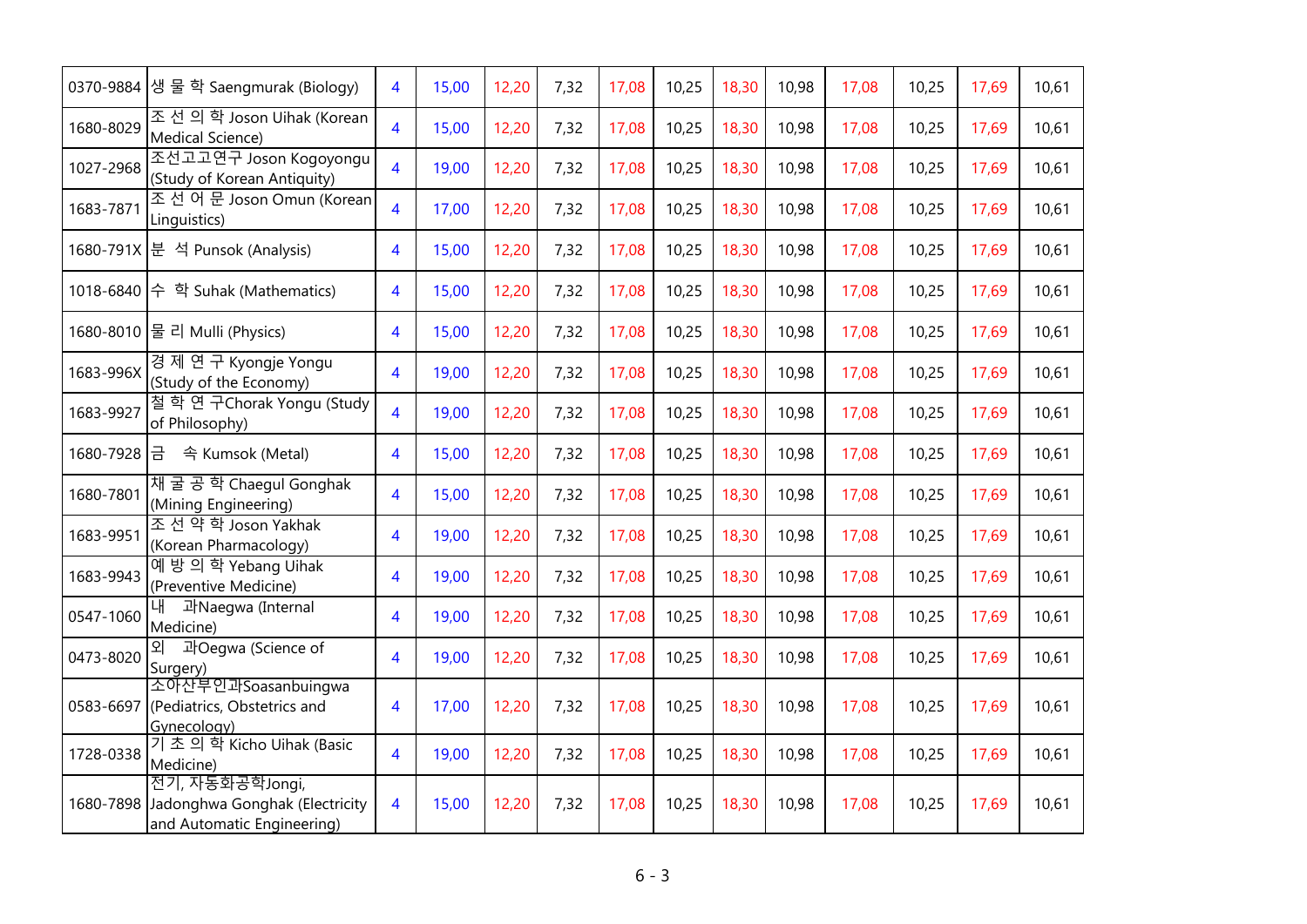|                           | 경공업과학Kyonggongop<br>2075-0072 Kwahak (Science of Light<br>Industry)                                              | 4                       | 15,00 | 12,20 | 7,32  | 17,08 | 10,25 | 18,30 | 10,98 | 17,08 | 10,25 | 17,69 | 10,61 |
|---------------------------|------------------------------------------------------------------------------------------------------------------|-------------------------|-------|-------|-------|-------|-------|-------|-------|-------|-------|-------|-------|
|                           | 계량 및 규격화 Kyeryang mit<br>2075-0056 Kyugyokhwa (Measurement &<br>Standardization)                                 | $\overline{4}$          | 15,00 | 12,20 | 7,32  | 17,08 | 10,25 | 18,30 | 10,98 | 17,08 | 10,25 | 17,69 | 10,61 |
| 1680-7936                 | 지질 및 지리과학Jijil mit<br>Jirigwahak (Geology and<br>Geography)                                                      | $\overline{4}$          | 19,00 | 12,20 | 7,32  | 17,08 | 10,25 | 18,30 | 10,98 | 17,08 | 10,25 | 17,69 | 10,61 |
| 1019-4215                 | 조 선 건 축 Joson Konchuk<br>(Korean Architecture)                                                                   | 6                       | 60,00 | 25,40 | 16,94 | 35,56 | 22,10 | 38,10 | 22,86 | 35,56 | 23,57 | 36,83 | 19,15 |
| 1019-4207                 | 기 계 공 학 Kigye Gonghak<br>(Mechanical Engineering)                                                                | $\overline{4}$          | 15,00 | 12,20 | 7,32  | 17,08 | 10,25 | 18,30 | 10,98 | 17,08 | 10,25 | 17,69 | 10,61 |
|                           | 김일성종합대학 학보(수학)<br>Gazette of Kim Il Sung<br>University (Mathematics)                                             | 4                       | 23,00 | 18,60 | 11,16 | 26,04 | 15,62 | 27,90 | 16,74 | 26,04 | 15,62 | 26,97 | 16,18 |
|                           | 김일성종합대학 학보(물리학)                                                                                                  | 4                       | 23,00 | 18,60 | 11,16 | 26,04 | 15,62 | 27,90 | 16,74 | 26,04 | 15,62 | 26,97 | 16,18 |
|                           | 김일성종합대학 학보(생명과학)<br>Gazette of Kim Il Sung<br>University (Life Science)                                          | $\overline{4}$          | 23,00 | 18,60 | 11,16 | 26,04 | 15,62 | 27,90 | 16,74 | 26,04 | 15,62 | 26,97 | 16,18 |
| Kim Il Sung<br>University | 김일성종합대학 학보(정보과학)<br>Gazette of Kim Il Sung<br>University (Information Science)                                   | $\overline{4}$          | 23,00 | 18,60 | 11,16 | 26,04 | 15,62 | 27,90 | 16,74 | 26,04 | 15,62 | 26,97 | 16,18 |
|                           | 김일성종합대학<br>학보(지구환경과학 및 지질학)<br>Gazette of Kim Il Sung<br>University (Earth Environmental<br>Science and Geology) | $\overline{4}$          | 23,00 | 18,60 | 11,16 | 26,04 | 15,62 | 27,90 | 16,74 | 26,04 | 15,62 | 26,97 | 16,18 |
|                           | 김일성종합대학 학보(화학)<br>Gazette of Kim Il Sung<br>University (Chemistry)                                               | $\overline{\mathbf{4}}$ | 23,00 | 18,60 | 11,16 | 26,04 | 15,62 | 27,90 | 16,74 | 26,04 | 15,62 | 26,97 | 16,18 |
| 1727-9526                 | 종합대학 학보 (철학, 경제학)<br>Gazette of Kim Il Sung<br>University (Philosophy and                                        | $\overline{4}$          | 23,00 | 18,60 | 11,16 | 26,04 | 15,62 | 27,90 | 16,74 | 26,04 | 15,62 | 26,97 | 16,18 |
| 1727-950X                 | 종합대학학보(어문학) Gazette<br>of Kim Il Sung University<br>(Linguistics)                                                | 4                       | 23,00 | 18,60 | 11,16 | 26,04 | 15,62 | 27,90 | 16,74 | 26,04 | 15,62 | 26,97 | 16,18 |
|                           | 종합대학학보 (력사,법률)<br>1727-9518 Gazette of Kim Il Sung<br>University (History and Law)                               | 4                       | 23,00 | 18,60 | 11,16 | 26,04 | 15,62 | 27,90 | 16,74 | 26,04 | 15,62 | 26,97 | 16,18 |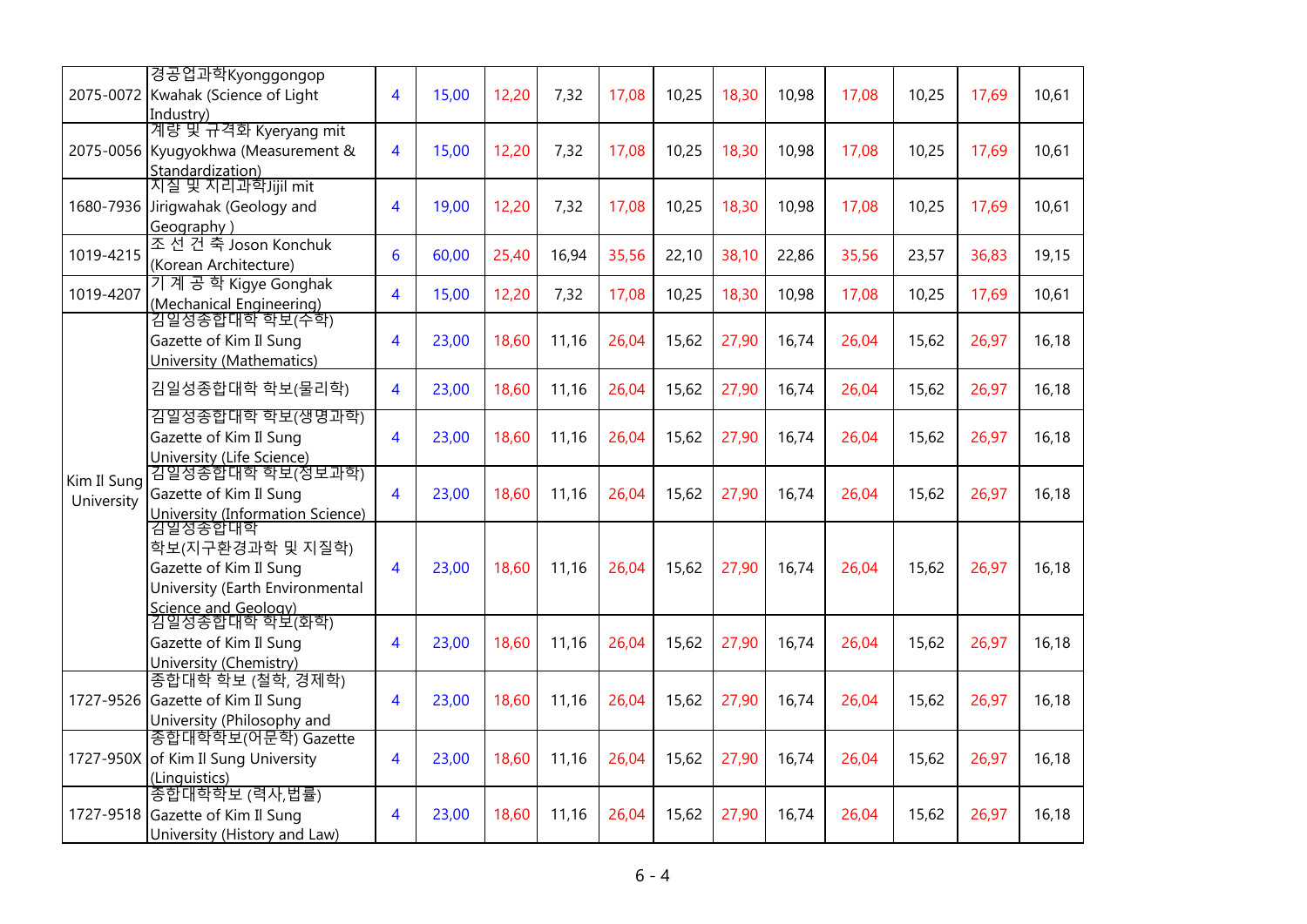| 1728-0389 | 사회과학원학보 Gazette of<br>theAcademy of Social Sciences                         | $\overline{4}$          | 25,00  | 12,20 | 7,32  | 17,08 | 10,25 | 18,30 | 10,98 | 17,08 | 10,25 | 17,69 | 10,61 |
|-----------|-----------------------------------------------------------------------------|-------------------------|--------|-------|-------|-------|-------|-------|-------|-------|-------|-------|-------|
|           | 산림과학 Forest Science                                                         | 4                       | 23,00  | 12,20 | 7,32  | 17,08 | 10,25 | 18,30 | 10,98 | 17,08 | 10,25 | 17,69 | 10,61 |
|           | 민족문화유산 Minjok Munhwa<br>1728-0400 Yusan (National Cultural<br>Heritage)     | 4                       | 21,00  | 12,20 | 7,32  | 17,08 | 10,25 | 18,30 | 10,98 | 17,08 | 10,25 | 17,69 | 10,61 |
|           | 정치법률연구 Jongchi Popnyul<br>2075-0102 Yongu (Study of Politics and<br>Law)    | 4                       | 21,00  | 12,20 | 7,32  | 17,08 | 10,25 | 18,30 | 10,98 | 17,08 | 10,25 | 17,69 | 10,61 |
|           | 교원선선수접 Kyowon Sonjon<br>2219-0708 Suchop (Reference Book for<br>Teachers)   | 4                       | 30,00  | 24,50 | 14,70 | 34,30 | 20,58 | 36,75 | 22,05 | 34,30 | 20,58 | 35,53 | 21,32 |
| 2219-0732 | 교 양 원 Kyoyangwon<br>(Kindergartener)                                        | 4                       | 19,00  | 12,20 | 7,32  | 17,08 | 10,25 | 18,30 | 10,98 | 17,08 | 10,25 | 17,69 | 10,61 |
| 1683-9978 | 전자공학 Jonja<br>Gonghak(Electronic Technology)                                | 4                       | 19,00  | 12,20 | 7,32  | 17,08 | 10,25 | 18,30 | 10,98 | 17,08 | 10,25 | 17,69 | 10,61 |
|           | 2076-1384 조선료리 Korean Food                                                  | 4                       | 27,00  | 12,20 | 7,32  | 17,08 | 10,25 | 18,30 | 10,98 | 17,08 | 10,25 | 17,69 | 10,61 |
| 0369-464X | 농업연구원학보 Gazatte of the<br>Academy of Agariculture                           | $\overline{\mathbf{A}}$ | 23,00  | 12,20 | 7,32  | 17,08 | 10,25 | 18,30 | 10,98 | 17,08 | 10,25 | 17,69 | 10,61 |
|           | 구강.안과 및 이비인후과<br>2219-0694 Dentistry, Ophthalmdogy, Otorhi<br>nolaryngology | 4                       | 23,00  | 12,20 | 7,32  | 17,08 | 10,25 | 18,30 | 10,98 | 17,08 | 10,25 | 17,69 | 10,61 |
| 2076-1368 | 불멸의 꽃 The Immortal Flower                                                   | 4                       | 27,00  | 12,20 | 7,32  | 17,08 | 10,25 | 18,30 | 10,98 | 17,08 | 10,25 | 17,69 | 10,61 |
|           | 고려의학 Koryo Uihak                                                            | 4                       | 15,00  | 12,20 | 7,32  | 17,08 | 10,25 | 18,30 | 10,98 | 17,08 | 10,25 | 17,69 | 10,61 |
| 3         | 화<br>보 Pictorial                                                            |                         |        |       |       |       |       |       |       |       |       |       |       |
| 1727-9224 | 조<br>선 Joson (Korea)                                                        | 12                      | 138,00 | 70,00 | 40,00 | 83,44 | 50,06 | 89,40 | 53,64 | 83,44 | 50,06 | 86,42 | 51,85 |